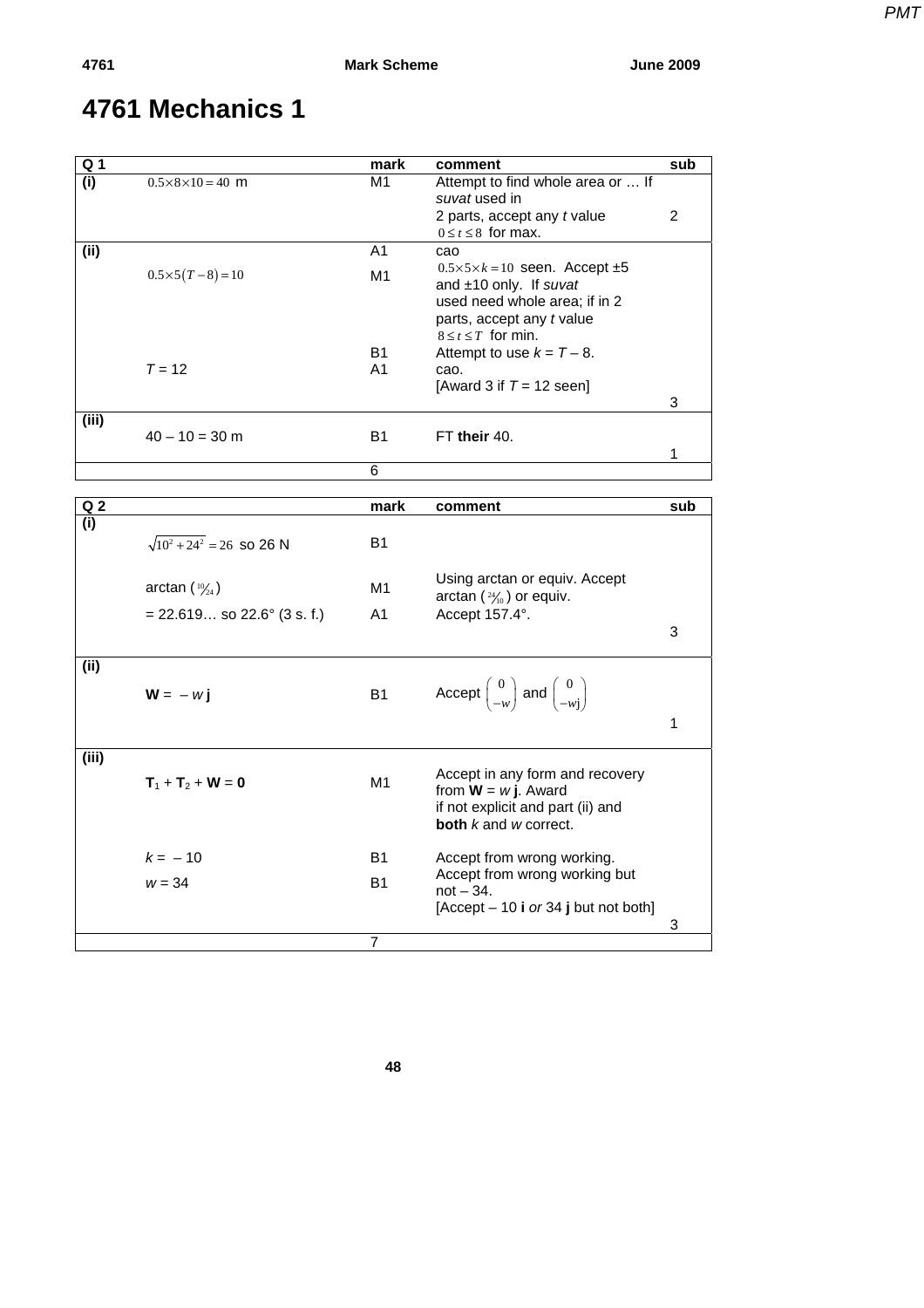## **4761 Mark Scheme June 2009**

| Q <sub>3</sub> |                                                               | mark                 | comment                                                                                                                                                                                                          | sub |
|----------------|---------------------------------------------------------------|----------------------|------------------------------------------------------------------------------------------------------------------------------------------------------------------------------------------------------------------|-----|
| (i)            | The line is not straight                                      | B <sub>1</sub>       | Any valid comment                                                                                                                                                                                                | 1   |
| (ii)           | $a = 3 - 6t/8$                                                | M1                   | Attempt to differentiate. Accept 1<br>term correct but not<br>$3-\frac{3t}{8}$ .                                                                                                                                 |     |
|                | $a(4) = 0$<br>The sprinter has reached a<br>steady speed      | F <sub>1</sub><br>E1 | Accept 'stopped accelerating' but<br>not just $a = 0$ .                                                                                                                                                          |     |
|                |                                                               |                      | Do not FT $a(4) \neq 0$ .                                                                                                                                                                                        | 3   |
| (iii)          | We require $\int_{1}^{4} \left(3t - \frac{3t^2}{8}\right) dt$ | M1                   | Integrating. Neglect limits.                                                                                                                                                                                     |     |
|                | $=\left[\frac{3t^2}{2}-\frac{t^3}{8}\right]^4$                | A <sub>1</sub>       | One term correct. Neglect limits.                                                                                                                                                                                |     |
|                | $=(24-8)-\left(\frac{3}{2}-\frac{1}{8}\right)$                | M <sub>1</sub>       | Correct limits subst in integral.<br>Subtraction seen.<br>If arb constant used, evaluated to<br>give $s = 0$ when $t = 1$<br>and then sub $t = 4$ .                                                              |     |
|                | $= 14\frac{5}{8}$ m (14.625 m)                                | A <sub>1</sub>       | cao. Any form.<br>[If trapezium rule used<br>M1 use of rule (must be clear<br>method and at least two regions)<br>A1 correctly applied<br>M1 At least 6 regions used<br>A1 Answer correct to at least 2<br>s.f.) |     |
|                |                                                               |                      |                                                                                                                                                                                                                  | 4   |
|                |                                                               | 8                    |                                                                                                                                                                                                                  |     |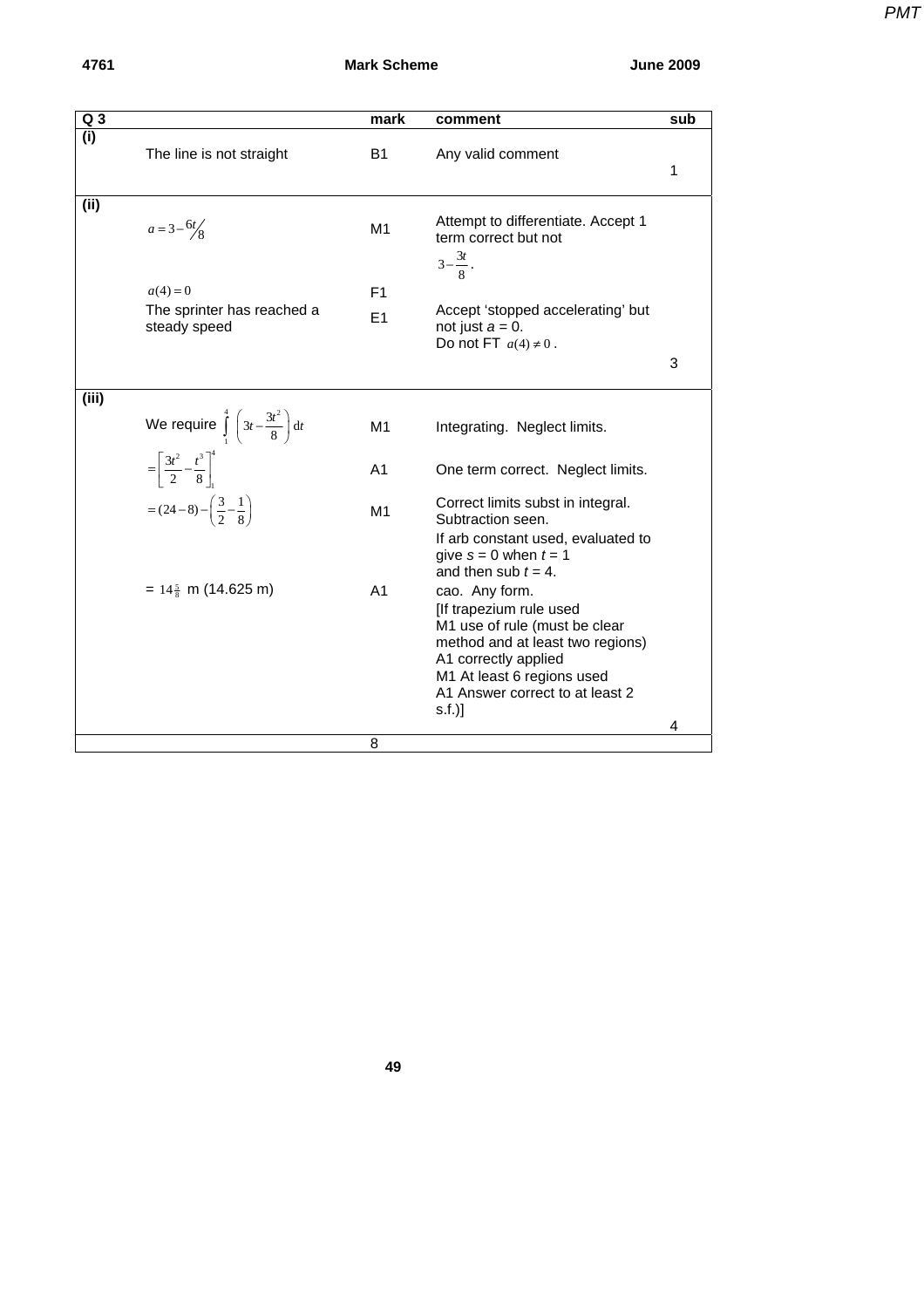**4761 Mark Scheme June 2009** 

| PMT |
|-----|
|     |

| $Q$ 4 |                                                    | mark           | comment                                                     | sub |
|-------|----------------------------------------------------|----------------|-------------------------------------------------------------|-----|
| (i)   |                                                    |                |                                                             |     |
|       | $32 \cos \alpha t$                                 | <b>B1</b>      |                                                             |     |
|       |                                                    |                |                                                             | 1   |
|       |                                                    |                |                                                             |     |
| (i)   | $32\cos \alpha \times 5 = 44.8$                    | M1             | $FT$ their $x$ .                                            |     |
|       | so 160 cos $\alpha$ = 44.8 and cos $\alpha$ = 0.28 | E1             | Shown. Must see some working<br>e.g $cos \alpha = 44.8/160$ |     |
|       |                                                    |                | or 160 $\cos \alpha = 44.8$ . If 32 x 0.28 x                |     |
|       |                                                    |                | $5 = 44.8$ seen then                                        |     |
|       |                                                    |                | this needs a statement that                                 |     |
|       |                                                    |                | 'hence cos $\alpha$ = 0.28'.                                |     |
|       |                                                    |                |                                                             | 2   |
|       |                                                    |                |                                                             |     |
| (iii) |                                                    |                |                                                             |     |
|       | $\sin \alpha = 0.96$                               | <b>B1</b>      | Need not be explicit e.g. accept<br>sin(73.73) seen.        |     |
|       | either                                             |                |                                                             |     |
|       | $0 = (32 \times 0.96)^2 - 2 \times 9.8 \times s$   | M1             | Allow use of ' $u' = 32$ , $g = \pm (10)$ ,                 |     |
|       |                                                    |                | $9.8, 9.81$ ).                                              |     |
|       |                                                    | A <sub>1</sub> | Correct substitution.                                       |     |
|       | $s = 48.1488$ so 48.1 m (3 s.                      | A <sub>1</sub> | cao                                                         |     |
|       | $f$ .)<br>or                                       |                |                                                             |     |
|       | Time to max height is given by                     |                |                                                             |     |
|       | $32 \times 0.96 - 9.8$ T = 0 so T =                |                | Could use $\frac{1}{2}$ total time of flight to             |     |
|       | 3.1349                                             | B1             | the horizontal.                                             |     |
|       | $y = 32 \times 0.96 t - 4.9 t^2$                   | M1             | Allow use of ' $u' = 32$ , $g = \pm (10)$ ,                 |     |
|       |                                                    |                | 9.8, 9.81) May use                                          |     |
|       |                                                    |                | $s = \frac{(u+v)}{2}t$ .                                    |     |
|       | putting $t = T$ , $y = 48.1488$ so                 |                |                                                             |     |
|       | 48.1 m (3 s. f.)                                   | A <sub>1</sub> | cao                                                         |     |
|       |                                                    |                |                                                             | 4   |
|       |                                                    | $\overline{7}$ |                                                             |     |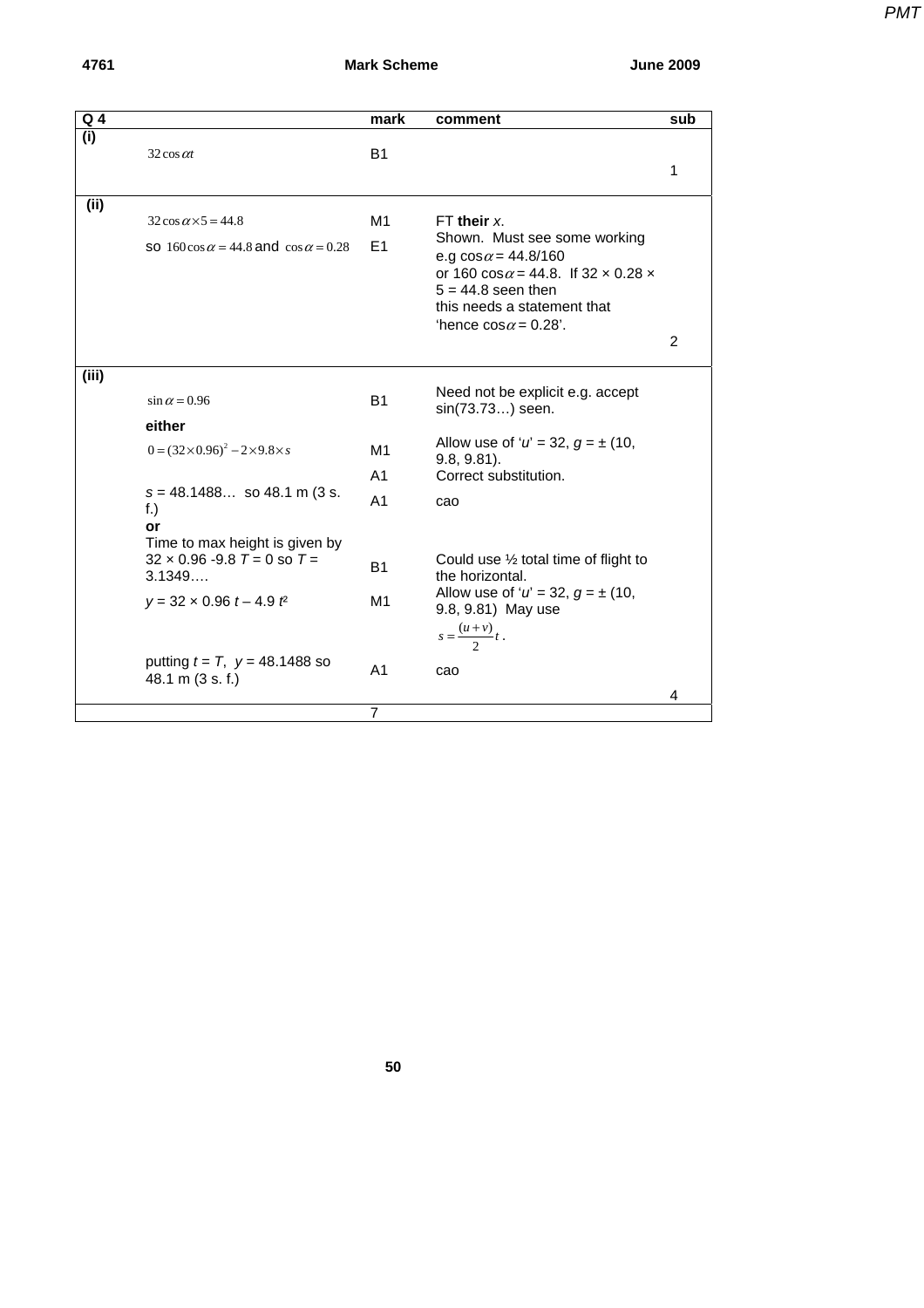| PMT |
|-----|
|     |
|     |

| Q <sub>5</sub> |                                         | mark                 | comment                                                             | sub            |
|----------------|-----------------------------------------|----------------------|---------------------------------------------------------------------|----------------|
| (i)            |                                         |                      |                                                                     |                |
|                | ${\bf v} = {\bf i} + (3 - 2t) {\bf j}$  | M1                   | Differentiating <b>r.</b> Allow 1 error.                            |                |
|                |                                         | A1                   | Could use const accn.                                               |                |
|                |                                         |                      | Do not award if $\sqrt{26}$ is given as                             |                |
|                | $v(4) = i - 5j$                         | F <sub>1</sub>       | vel (accept if v given                                              |                |
|                |                                         |                      | and v given as well called speed                                    |                |
|                |                                         |                      | or magnitude).                                                      |                |
|                |                                         |                      |                                                                     | 3              |
| (i)            |                                         |                      |                                                                     |                |
|                |                                         |                      | Diff <b>v.</b> FT their <b>v.</b> Award if $-2j$                    |                |
|                | $a = -2j$                               | B1                   | seen & isw.                                                         |                |
|                | Using N2L <b>F</b> = $1.5 \times (-2j)$ | M1                   | Award for $1.5 \times (\pm \text{ their a or } a)$                  |                |
|                |                                         |                      | seen.                                                               |                |
|                | $so - 3jN$                              | A <sub>1</sub>       | cao Do not award if final answer                                    |                |
|                |                                         |                      | is not correct.<br>[Award M1 A1 for $-3j$ WW]                       |                |
|                |                                         |                      |                                                                     | 3              |
|                |                                         |                      |                                                                     |                |
| (iii)          |                                         |                      |                                                                     |                |
|                | $x = 2 + t$ and $y = 3t - t^2$          | B1                   | Must have both but may be<br>implied.                               |                |
|                | Substitute $t = x-2$                    |                      |                                                                     |                |
|                | <b>SO</b> $y = 3(x-2) - (x-2)^2$        |                      | cao. isw. Must see the form $y =$                                   |                |
|                |                                         | Β1                   | $\cdots$                                                            |                |
|                | $[=(x-2)(5-x)]$                         |                      |                                                                     |                |
|                |                                         |                      |                                                                     | $\overline{c}$ |
|                |                                         | 8                    |                                                                     |                |
| Q 6            |                                         | mark                 | comment                                                             | sub            |
| (i)            |                                         |                      |                                                                     |                |
|                | Up the plane $T-4g \sin 25=0$           | M1                   | Resolving parallel to the plane. If                                 |                |
|                |                                         |                      | any other direction                                                 |                |
|                |                                         |                      | used, all forces must be present.<br>Accept $s \leftrightarrow c$ . |                |
|                |                                         |                      | Allow use of m. No extra forces.                                    |                |
|                | $T = 16.5666$ so 16.6 N (3 s. f.)       | A1                   |                                                                     |                |
|                |                                         |                      |                                                                     | 2              |
|                |                                         |                      |                                                                     |                |
| (ii)           | Down the plane,                         |                      | No extra forces. Must attempt                                       |                |
|                | $(4+m)$ g sin 25 – 50 = 0               | M <sub>1</sub>       | resolution in at least 1                                            |                |
|                |                                         |                      | term. Accept $s \leftrightarrow c$ . Accept                         |                |
|                |                                         |                      | Mgsin25. Accept use of                                              |                |
|                |                                         |                      | mass.                                                               |                |
|                | $m = 8.0724$ so 8.07 (3 s. f.)          | A1<br>A <sub>1</sub> | Accept Mgsin25                                                      |                |
|                |                                         |                      |                                                                     | 3              |
|                |                                         |                      |                                                                     |                |
| (iii)          |                                         |                      |                                                                     |                |
|                | Diagram                                 | <b>B1</b>            | Any 3 of weight, friction normal<br>reaction and P present          |                |
|                |                                         |                      |                                                                     |                |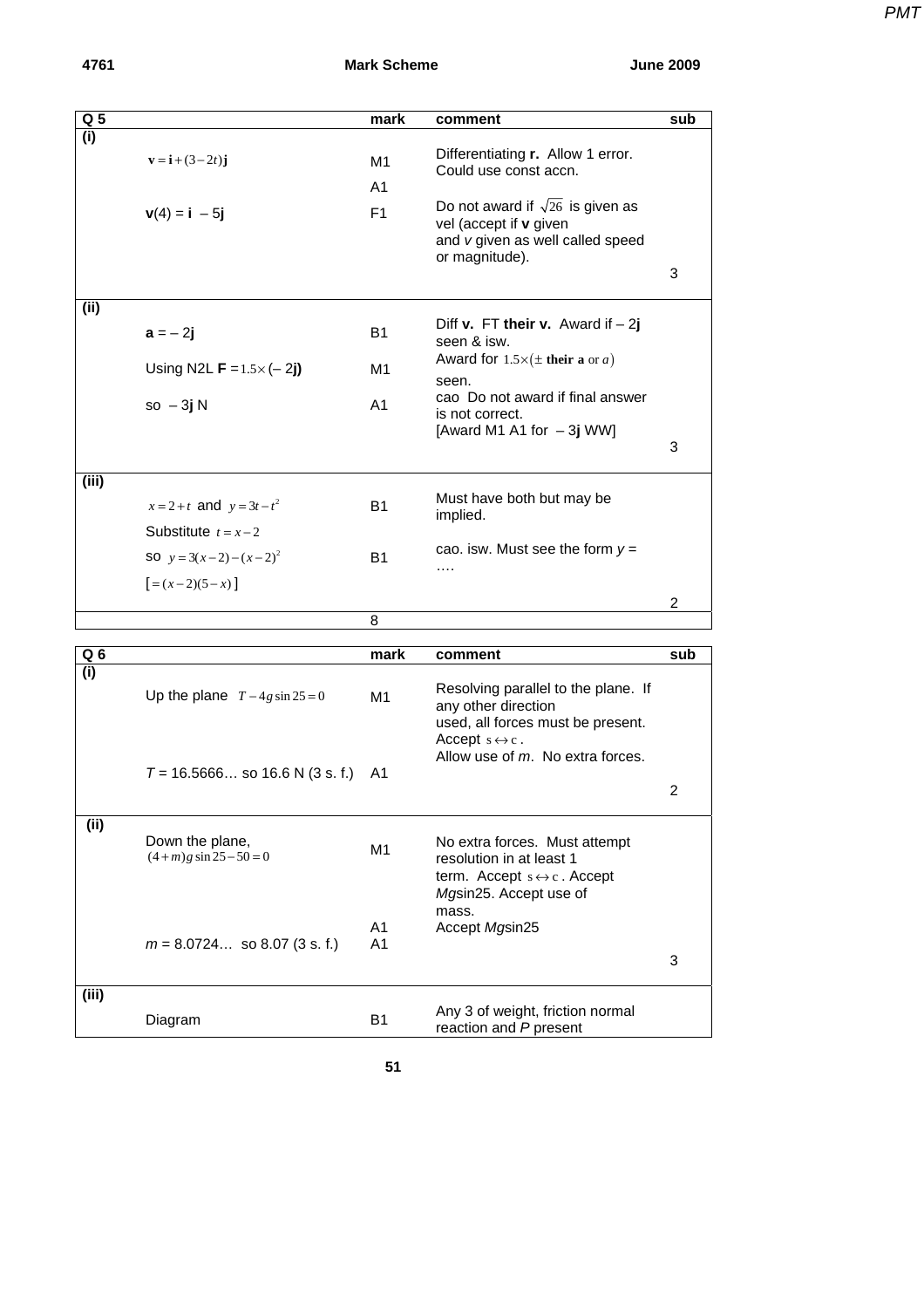| 4761 |                                         | <b>Mark Scheme</b> |                                                                                                                                                                                                               | <b>June 2009</b> |
|------|-----------------------------------------|--------------------|---------------------------------------------------------------------------------------------------------------------------------------------------------------------------------------------------------------|------------------|
|      |                                         | <b>B1</b>          | in approx correct directions with<br>arrows.<br>All forces present with suitable<br>directions, labels and<br>arrows. Accept W, mg, 4g and<br>39.2.                                                           |                  |
|      |                                         |                    |                                                                                                                                                                                                               | 2                |
| (iv) | Resolving up the plane                  | M1                 | Resolving parallel to the plane or<br>All forces must be<br>present. Accept $s \leftrightarrow c$ . Allow use<br>of m. At least one<br>resolution attempted and accept<br>wrong angles. Allow<br>sign errors. |                  |
|      |                                         | B1                 | Pcos15 term correct. Allow sign<br>error.                                                                                                                                                                     |                  |
|      | $P\cos 15 - 20 - 4g \sin 25 = 0$        | В1                 | Both resolutions correct. Weight<br>used. Allow sign<br>errors. FT use of Psin 15.                                                                                                                            |                  |
|      |                                         | A <sub>1</sub>     | All correct but FT use of Psin 15.                                                                                                                                                                            |                  |
|      | $P = 37.8565$ so 37.9 N (3 s.<br>$f.$ ) | A1                 |                                                                                                                                                                                                               | 5                |
| (v)  | Resolving perpendicular to the<br>plane | M1                 | May use other directions. All<br>forces present. No extras.<br>Allow $s \leftrightarrow c$ . Weight not mass<br>used.                                                                                         |                  |
|      | $R + P \sin 15 - 4g \cos 25 = 0$        | B1                 | Both resolutions attempted. Allow<br>sign errors.<br>Both resolutions correct. Allow<br>sign errors. Allow use<br>of Pcos15 if Psin15 used in (iv).                                                           |                  |
|      |                                         | F1.                | All correct. Only FT their P and<br>their use of Pcos15.                                                                                                                                                      |                  |
|      | $R = 25.729$ so 25.7 N                  | A1                 | cao                                                                                                                                                                                                           | 4                |
|      |                                         | 16                 |                                                                                                                                                                                                               |                  |

If there is a consistent  $s \leftrightarrow c$  error in the weight term throughout the question, penalise only two marks for this error. In the absence of other errors this gives (i) 35.52… (ii) 1.6294… (iv) 57.486… (v) 1.688…

For use of mass instead of weight lose maximum of 2.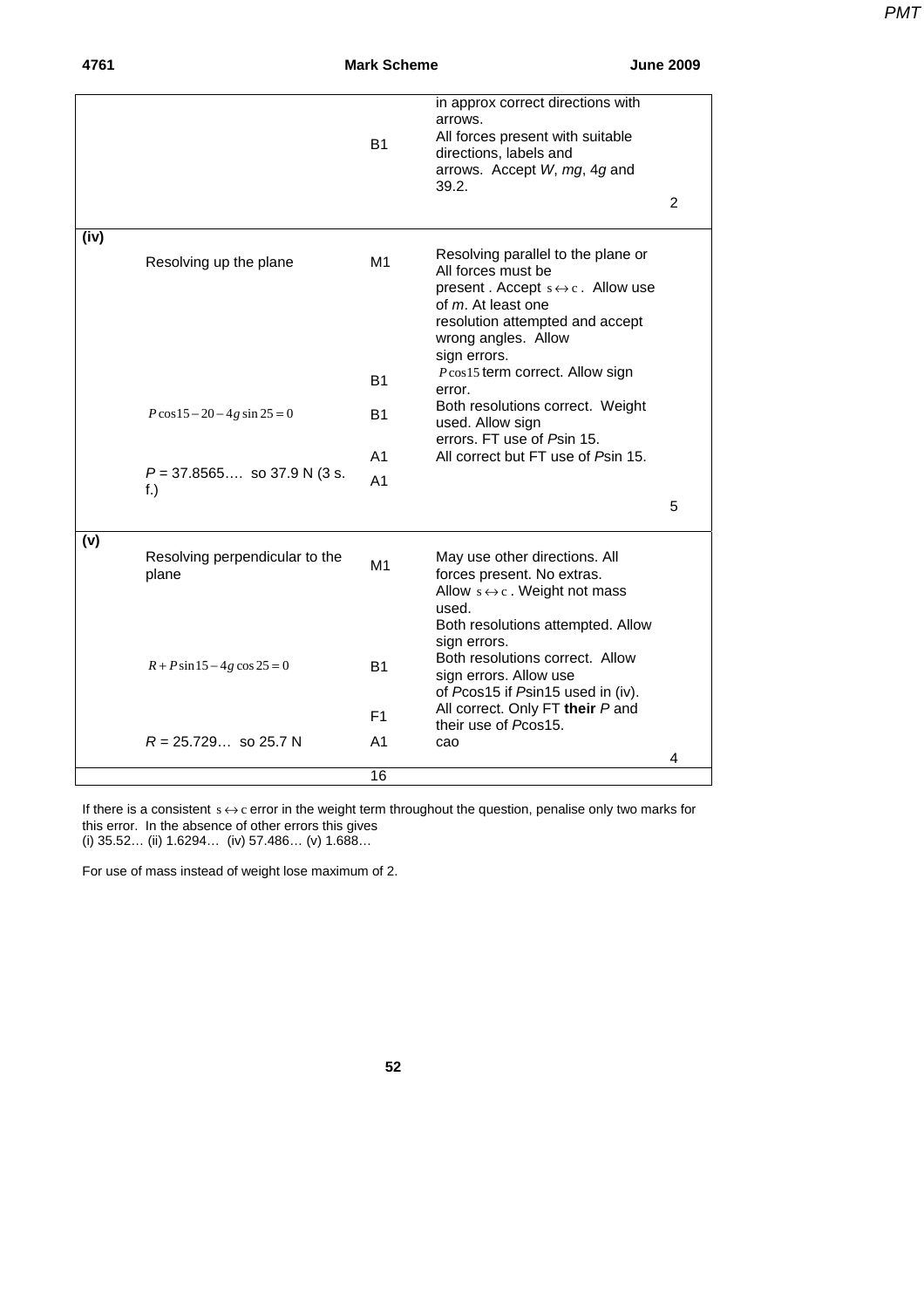| PMT |
|-----|
|     |

| Q <sub>7</sub> |                                                         | mark           | comment                                                                                                                                                     | sub |
|----------------|---------------------------------------------------------|----------------|-------------------------------------------------------------------------------------------------------------------------------------------------------------|-----|
|                | With the 11.2 N resistance<br>acting to the left        |                |                                                                                                                                                             |     |
| (i)            | N2L $F-11.2=8\times2$                                   | M1             | Use of N2L (allow $F = mga$ ).<br>Allow 11.2 omitted; no<br>extra forces.                                                                                   |     |
|                |                                                         | A1             | All correct                                                                                                                                                 |     |
|                | $F = 27.2$ so 27.2 N                                    | A1             | cao                                                                                                                                                         |     |
|                |                                                         |                |                                                                                                                                                             | 3   |
| (ii)           | The string is inextensible                              | E <sub>1</sub> | Allow 'light inextensible' but not<br>other irrelevant<br>reasons given as well (e.g.<br>smooth pulley).                                                    |     |
|                |                                                         |                |                                                                                                                                                             | 1   |
| (iii)          |                                                         | <b>B1</b>      | One diagram with all forces<br>present; no extras; correct                                                                                                  |     |
|                |                                                         |                | arrows and labels accept use of<br>words.                                                                                                                   |     |
|                |                                                         | B1             | Both diagrams correct with a<br>common label.                                                                                                               |     |
|                |                                                         |                |                                                                                                                                                             | 2   |
| (iv)           | method (1)                                              | M1             | For either box or sphere, $F = ma$ .<br>Allow omitted force<br>and sign errors but not extra<br>forces. Need correct mass.<br>Allow use of mass not weight. |     |
|                | box N2L $\rightarrow$ 105-T-11.2=8a                     | A <sub>1</sub> | Correct and in any form.                                                                                                                                    |     |
|                | sphere N2L $\uparrow$ $T - 58.8 = 6a$                   | A <sub>1</sub> | Correct and in any form.<br>[box and sphere equns with<br>consistent signs]                                                                                 |     |
|                | Adding $35 = 14a$                                       | M1             | Eliminating 1 variable from 2                                                                                                                               |     |
|                | $a = 2.5$ so 2.5 m s <sup>-2</sup>                      | E <sub>1</sub> | equns in 2 variables.                                                                                                                                       |     |
|                | Substitute $a = 2.5$ giving $T =$<br>$58.8 + 15$        | M1             | Attempt to substitute in either box<br>or sphere equn.                                                                                                      |     |
|                | $T = 73.8$ so 73.8 N<br>method (2)                      | A <sub>1</sub> |                                                                                                                                                             |     |
|                | $105 - 11.2 - 58.8 = 14a$                               | M1             | For box and sphere, $F = ma$ .<br>Must be correct mass.<br>Allow use of mass not weight.                                                                    |     |
|                | $a = 2.5$                                               | A1             |                                                                                                                                                             |     |
|                |                                                         | E <sub>1</sub> | Method made clear.                                                                                                                                          |     |
|                |                                                         | M1             | For either box or sphere, $F = ma$ .<br>Allow omitted force<br>and sign errors but not extra                                                                |     |
|                |                                                         |                | forces. Need correct mass.<br>Allow use of mass not weight.                                                                                                 |     |
|                | either:<br>box N2L<br>$\rightarrow 105 - T - 11.2 = 8a$ |                |                                                                                                                                                             |     |
|                | sphere N2L ↑<br>or:                                     | A1             | Correct and in any form.                                                                                                                                    |     |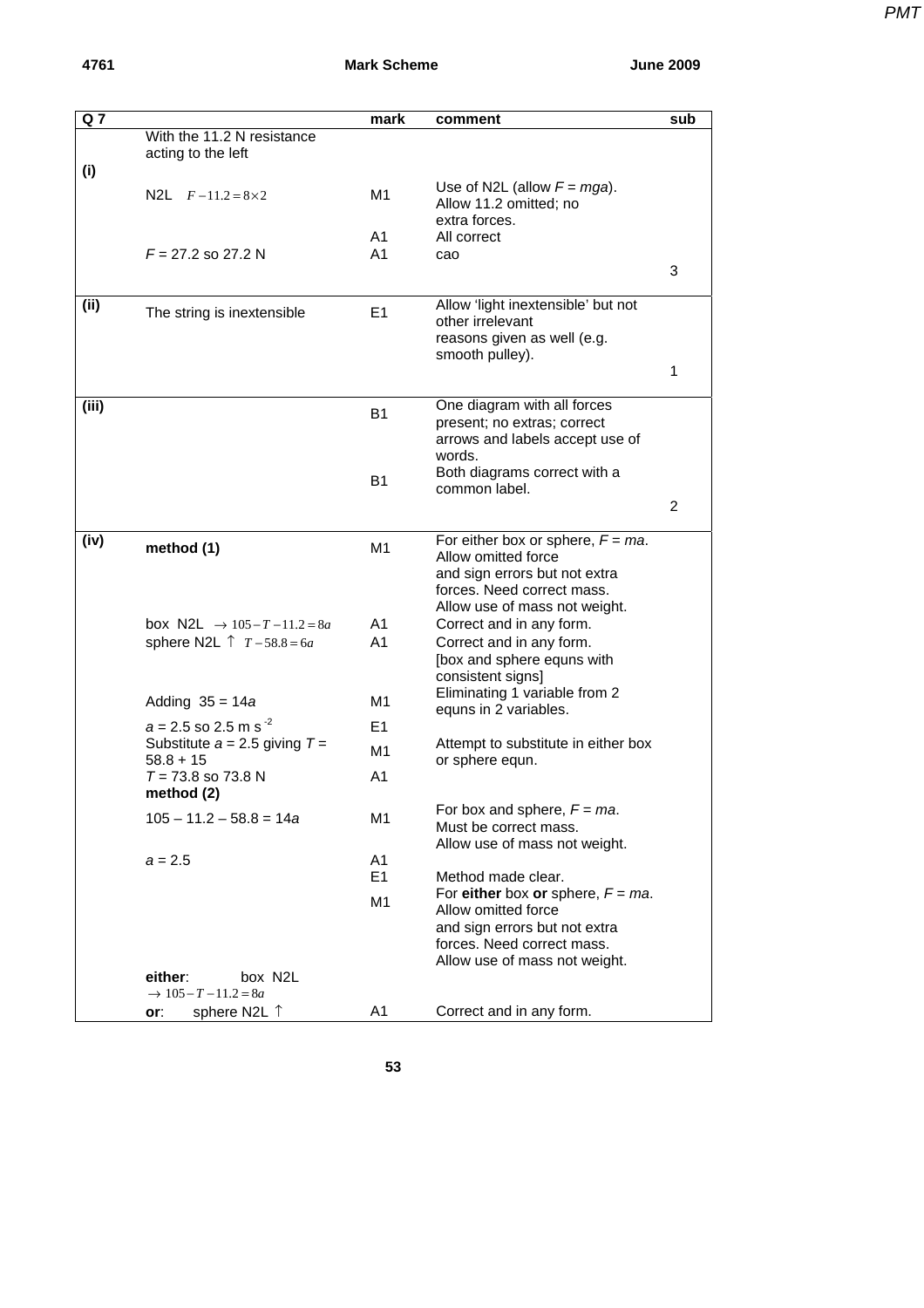| 4761       |                                                                                                                                                        | <b>Mark Scheme</b>   |                                                                                                                                              | <b>June 2009</b> |
|------------|--------------------------------------------------------------------------------------------------------------------------------------------------------|----------------------|----------------------------------------------------------------------------------------------------------------------------------------------|------------------|
|            | $T - 58.8 = 6a$<br>Substitute $a = 2.5$ in either equn<br>$T = 73.8$ so 73.8 N                                                                         | M1<br>A <sub>1</sub> | Attempt to substitute in either box<br>or sphere equn.<br>[If AG used in either equn award                                                   |                  |
|            |                                                                                                                                                        |                      | M1 A1 for that equn as above and<br>M1 A1 for finding T. For full<br>marks, both values must be<br>shown to satisfy the second<br>equation.] | 7                |
| (v)<br>(A) | g downwards                                                                                                                                            | <b>B1</b>            | Accept $\pm g$ , $\pm 9.8$ , $\pm 10$ , $\pm 9.81$                                                                                           | 1                |
| (B)        | Taking $\uparrow$ + ve, s = -1.8, u = 3<br>and $a = -9.8$                                                                                              | M1                   | Some attempt to use $s = ut + 0.5at^2$<br>with $a = \pm 9.8$ etc                                                                             |                  |
|            | SO $-1.8 = 3T - 4.9T^2$                                                                                                                                |                      | $s = \pm 1.8$ and $u = \pm 3$ . Award for $a =$<br>g even if answer<br>to (A) wrong.                                                         |                  |
|            | and so $4.9T^2 - 3T - 1.8 = 0$                                                                                                                         | E <sub>1</sub>       | Clearly shown. No need to show<br>+ve required.                                                                                              | 2                |
| (C)        | See over                                                                                                                                               |                      |                                                                                                                                              |                  |
| (C)        | Time to reach $3 \text{ m s}^{-1}$ is given<br>by                                                                                                      |                      |                                                                                                                                              |                  |
|            | $3 = 0 + 2.5t$ so $t = 1.2$                                                                                                                            | B1                   |                                                                                                                                              |                  |
|            | remaining time is root of quad                                                                                                                         | M1                   | Quadratic solved and + ve root<br>added to time to break.<br>Allow 0.98. [Award for answer                                                   |                  |
|            | time is 0.98513 s                                                                                                                                      | <b>B1</b>            | seen WW]                                                                                                                                     |                  |
|            | Total 2.1851so 2.19 s (3 s. f.)                                                                                                                        | A1                   | cao                                                                                                                                          |                  |
|            | With the 11.2 N resistance<br>acting to the right                                                                                                      |                      |                                                                                                                                              |                  |
| (i)        | $F + 11.2 = 8 \times 2$ so $F = 4.8$                                                                                                                   |                      | The same scheme as above                                                                                                                     |                  |
| (iii)      |                                                                                                                                                        |                      | The 11.2 N force may be in either<br>direction, otherwise the same<br>scheme                                                                 |                  |
| (iv)       | The same scheme with $+11.2$ N<br>instead of<br>$-11.2$ N acting on the box<br>method $(1)$<br>box N2L $\rightarrow$ 105-T+11.2=8a<br>sphere as before |                      |                                                                                                                                              |                  |